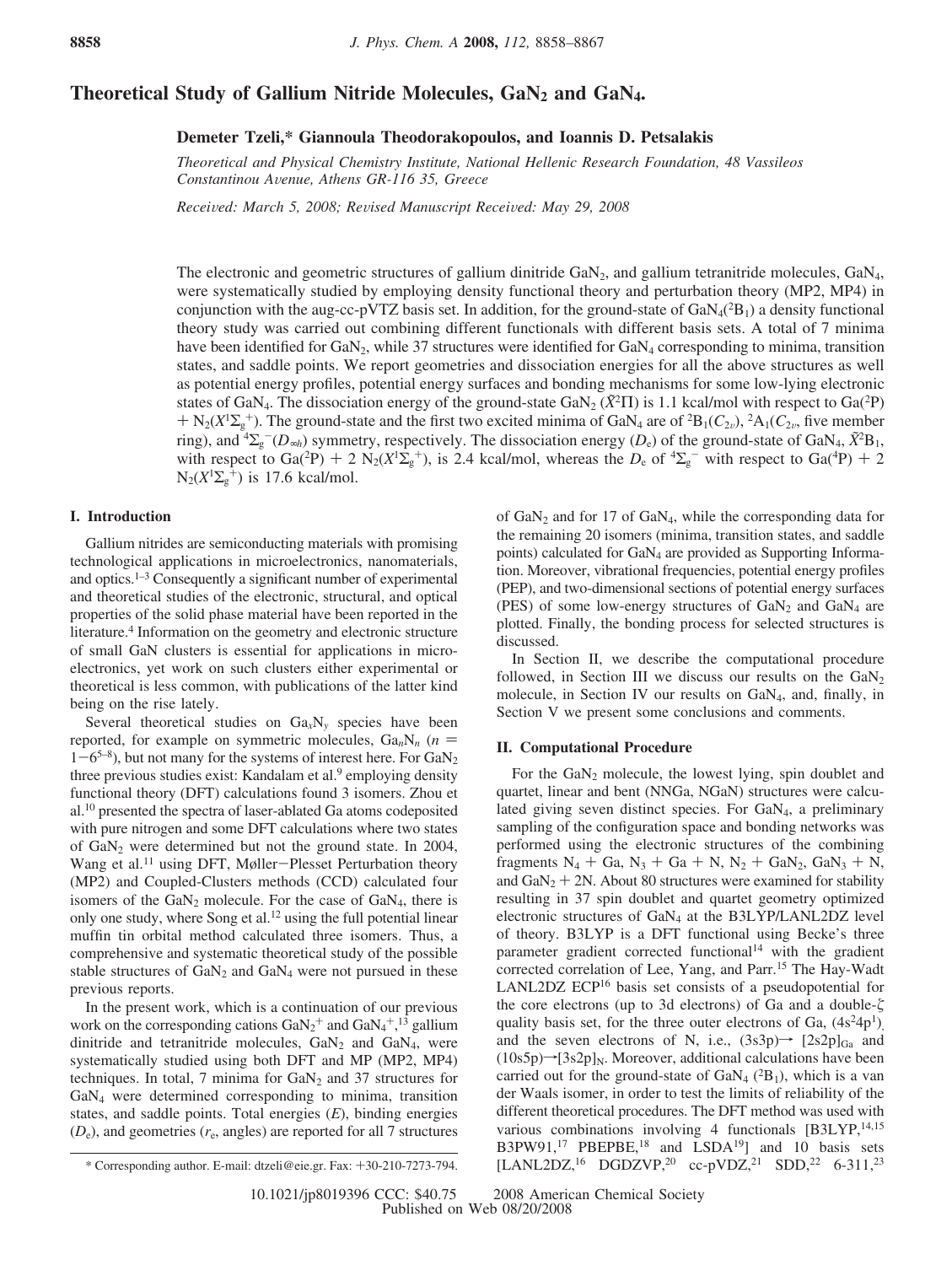**TABLE 1:** Absolute Energies  $E_e$  (h), Geometries  $r_{Ga-N}$ ,  $r_{N-N}$  (Å),  $\varphi$  (degrees), Dissociation Energies with Respect of Ga + 2N,  $D_{e1}$ (kcal/mol) and Ga +  $N_2$ ,  $D_{e2}$ (kcal/mol) and Relative Energy  $\Delta E$  (kcal/mol) of the GaN<sub>2</sub> Molecule

| method                           | $-E$        | $r_{\text{Ga-N}}$ | $r_{N-N}$ | $\varphi$             | $D_{e1}$ (BSSE) <sup>a</sup> | $D_{e2}$ (BSSE) <sup>b</sup> | $\Delta E$ |
|----------------------------------|-------------|-------------------|-----------|-----------------------|------------------------------|------------------------------|------------|
| ${}^{2}Ga-N-N(C_{\infty}$        |             |                   |           | $\tilde{X}^2\Pi$      |                              |                              |            |
| B3LYP/LANL2DZ                    | 111.510721  | 2.048             | 1.176     | 180.0                 | 193.0(191.4)                 | 11.68(8.04)                  | 0.0        |
| B3LYP/DGDZVP                     | 2033.973475 | 2.447             | 1.121     | 180.0                 | 220.7(219.9)                 | 3.06(1.13)                   | 0.0        |
| B3LYP/6-311G+(2df)               | 2034.389912 | 2.742             | 1.097     | 180.0                 | 230.4(229.4)                 | 1.30(0.86)                   | 0.0        |
| $MP2/6 - 311G + (2df)$           | 2032.566167 | 3.321             | 1.113     | 180.0                 | 231.2(227.7)                 | 1.31(0.78)                   | 0.0        |
| MP2/cc-pVTZ                      | 2032.724976 | 3.222             | 1.113     | 180.0                 | 230.4(227.8)                 | 1.61(0.91)                   | 0.0        |
| MP2/aug-cc-pVTZ                  | 2032.735099 | 3.191             | 1.114     | 180.0                 | 232.7(229.6)                 | 2.10(1.03)                   | 0.0        |
| $MP2_{BSE}/aug-cc-pVTZc$         | 2032.730154 | 3.301             | 1.115     | 180.0                 | (229.6)                      |                              | 0.0        |
| $MP2_{BSSF}/aug-cc-pVTZd$        | 2032.733445 | 3.306             | 1.114     | 180.0                 |                              | (1.06)                       | 0.0        |
| $MP4/aug-cc-pVTZe$               | 2032.776804 |                   |           |                       | 225.0(222.3)                 | 2.01(0.99)                   | 0.0        |
| $2N-Ga-N(C_{2v})$                |             |                   |           | $I^2B_2$              |                              |                              |            |
| MP2/aug-cc-pVTZ                  | 2032.733356 | 3.554             | 1.115     | 18.1                  | 231.6(228.7)                 | 1.00(0.13)                   | 1.09       |
| $MP2_{BSE}/aug-cc-pVTZc$         | 2032.728827 | 3.845             | 1.116     | 16.7                  | (228.8)                      |                              | 0.83       |
| $MP2_{BSSF}/aug-cc-pVTZd$        | 2032.732149 | 3.879             | 1.115     | 16.5                  |                              | (0.24)                       | 0.81       |
| ${}^4Ga-N-N$ (C <sub>∞v</sub> )  |             |                   |           | $\tilde{a}^4\Sigma^-$ |                              |                              |            |
| MP2/aug-cc-pVTZ                  | 2032.619328 | 1.964             | 1.088     | 180.0                 | 250.0(243.0)                 | 19.4(14.5)                   | 72.6       |
| MP2BSSE/aug-cc-pVTZ <sup>c</sup> | 2032.608174 | 2.000             | 1.088     | 180.0                 | (243.0)                      |                              | 76.5       |
| $MP2_{BSE}/aug-cc-pVTZd$         | 2032.611433 | 2.002             | 1.087     | 180.0                 |                              | (14.5)                       | 76.6       |
| $4N-Ga-N(C_{2v})$                |             |                   |           | $I^4A_2$              |                              |                              |            |
| MP2/aug-cc-pVTZ                  | 2032.604600 | 2.216             | 1.143     | 29.9                  | 240.8(234.6)                 | 10.2(5.81)                   | 81.9       |
| $MP2_{BSSF}/aug-cc-pVTZc$        | 2032.594729 | 2.243             | 1.147     | 29.6                  | (234.6)                      |                              | 85.0       |
| $MP2_{BSSF}/aug-cc-pVTZd$        | 2032.597626 | 2.242             | 1.147     | 29.6                  |                              | (5.81)                       | 85.2       |
| $\rm ^4N-Ga-N(C_{2v})$           |             |                   |           | $I^4B_1$              |                              |                              |            |
| MP2/aug-cc-pVTZ                  | 2032.578491 | 1.932             | 1.254     | 37.9                  | 224.4(216.3)                 | $-6.20(-13.0)$               | 98.3       |
| $MP2_{BSSF}/aug-cc-pVTZc$        | 2032.565594 | 1.948             | 1.257     | 37.6                  | (216.3)                      |                              | 103.3      |
| $MP2_{BSSF}/aug-cc-pVTZd$        | 2032.567832 | 1.948             | 1.257     | 37.6                  |                              | $(-12.9)$                    | 103.9      |
| $2N-Ga-N(D_{\text{coh}})$        |             |                   |           | $l^2\Pi_{\rm g}$      |                              |                              |            |
| MP2/aug-cc-pVTZ                  | 2032.486649 | 1.759             | 3.517     | 180.0                 | 76.8(67.9)                   |                              | 155.9      |
| $MP2_{BSSF}/aug-cc-pVTZc$        | 2032.472567 | 1.767             | 3.534     | 180.0                 | (68.0)                       |                              | 161.6      |
| $4N-Ga-N(Dcoh)$                  |             |                   |           | $I^4\Pi_{\rm u}$      |                              |                              |            |
| MP2/aug-cc-pVTZ                  | 2032.470580 | 1.789             | 3.579     | 180.0                 | 156.7(149.7)                 |                              | 166.0      |
| $MP2_{BSSF}/aug-cc-pVTZc$        | 2032.459488 | 1.796             | 3.592     | 180.0                 | (149.7)                      |                              | 169.8      |
|                                  |             |                   |           |                       |                              |                              |            |

 ${}^aD_e$  values of doublet and quartet states calculated with respect to the Ga(<sup>2</sup>P) and Ga(<sup>4</sup>P) + 2N(<sup>4</sup>S), respectively. *b D*<sub>e</sub> values of doublet and arter states calculated with respect to the Ga(<sup>2</sup>P) and Ga(<sup>4</sup>P quartet states calculated with respect to the Ga(<sup>2</sup>P) and Ga(<sup>4</sup>P) + N<sub>2</sub>( $X^1\Sigma_g^+$ ), respectively. *c* MP2 optimized geometry for BSSE correction with respect to Ga + N<sub>2</sub>  $\epsilon$  MP4/aug-cc-nVT7//MP2/aug-cc-nVT7 respect to Ga <sup>+</sup> 2N. *<sup>d</sup>* MP2 optimized geometry for BSSE correction with respect to Ga + N2. *<sup>e</sup>* MP4/aug-cc-pVTZ//MP2/aug-cc-pVTZ.

6-311+,<sup>23</sup> 6-311G(2df),<sup>23</sup> 6-311+G(2df),<sup>23</sup> 6-311+G(3df),<sup>23</sup> and<br>aug-cc-pVTZ<sup>21</sup>1. Additionally, MP2 and MP4 calculations were aug-cc-pVTZ<sup>21</sup>]. Additionally, MP2 and MP4 calculations were carried out using the 6-311+G(2df),<sup>23</sup> cc-pVTZ,<sup>21</sup> and aug-ccpVTZ<sup>21</sup> basis sets.

Subsequently, all  $7$  isomers of  $GaN<sub>2</sub>$  and the 17 lowest structures of GaN4 were fully optimized at the unrestricted MP2/ aug-cc-pVTZ level of theory, using second order perturbation theory and the augmented correlation-consistent basis of Dunning,<sup>21</sup> aug-cc-pVTZ (referred to as atz), i.e.,  $(21s14p10d2f)$  $\rightarrow$  [7s6p4d2f]<sub>Ga</sub> and (11s6p3d2f)  $\rightarrow$  [5s4p3d2f]<sub>N</sub>, thus involving  $151(GaN<sub>2</sub>)$  and  $243(GaN<sub>4</sub>)$  contracted Gaussian functions. The  $3d^{10}4s^24p^1$  electrons of the Ga atom and the  $2s^22p^3$  electrons of the N atom have been correlated. As has been demonstrated previously for related systems  $(InN, <sup>24</sup> GaN, <sup>25</sup> Ga<sub>2</sub>N<sup>25</sup>)$ , it is necessary to include the  $3d^{10}$  electrons in the valence set, for the calculation of geometries and dissociation energies. In order to evaluate the importance of the contribution of the third and fourth order of perturbation theory to the calculated quantities, single point MP4(SDTQ)/atz//MP2/atz calculations were carried out for the lowest minima of both  $GaN_2$  and  $GaN_4$ .

The harmonic frequencies of all 7 structures of  $GaN<sub>2</sub>$  and 37 of GaN4 at DFT and MP2 level of theory were calculated so as to clarify whether they are minima or transition states and saddle points.

For all structures at all levels of theory, basis set superposition error (BSSE) corrections were made using the counterpoise procedure<sup>26,27</sup> since such corrections are especially important for van der Waals systems,<sup>28</sup> which is the case for most of the

structures calculated here. Furthermore, MP2 geometry optimizations were carried out with respect to the BSSE-corrected energy<sup>29</sup> (MP2<sub>BSSE</sub> calculations) for all 7 structures of GaN<sub>2</sub>.

Finally, it should be noted that there are no size nonextensivity problems in the plotting of the potential energy profiles of GaN<sub>2</sub> and GaN<sub>4</sub> with the relevant error being less than 7  $\mu$ h.

All the above DFT as well as MP calculations were performed using the Gaussian 03 program package.<sup>30</sup>

#### **III.** GaN<sub>2</sub>

We have calculated seven linear and bent structures which all were minimum energy structures  $\tilde{X}^2\Pi$ ,  $I^2B_2$ ,  $\tilde{a}^4\Sigma^-$ ,  $I^4A_2$ , *1*4B1, *1*<sup>2</sup>Πg, and *1*<sup>4</sup>Πu, listed here in increasing total energy order. Their total energies (*E*), geometries (*r*e, angles), and dissociation energies with respect to the Ga  $(^{2}P$  or  $^{4}P) + 2N(^{4}S)$  $(D<sub>e1</sub>)$  and Ga (<sup>2</sup>P or <sup>4</sup>P) + N<sub>2</sub>( $X<sup>1</sup>\Sigma<sub>g</sub><sup>+</sup>$ ) (*D<sub>e2</sub>*), calculated with different computational procedures are presented in Table 1 different computational procedures are presented in Table 1. The corresponding harmonic vibrational frequencies, IR intensities, and dipole moments at the MP2/atz level of theory are given in Table 2.

The three isomers of  $GaN_2$  reported by Kandalam et al.<sup>9</sup> using the DFT (GGA/DNP) method, correspond to our  $\tilde{X}^2\Pi$ ,  $I^2B_2$ , and  $I^2\Pi_{g}$ , cf. Table 1, but they reported the  $I^2B_2$  isomer as the global minimum while their  $r_{Ga-N}$  distances were significantly smaller than our MP2/atz results, by up to 1 Å. Moreover, they reported a dissociation energy of 6.00 kcal/mol with respect to Ga +  $N_2$  compared to our 1.06 kcal/mol (MP2 $_{BSSE}/$ atz, see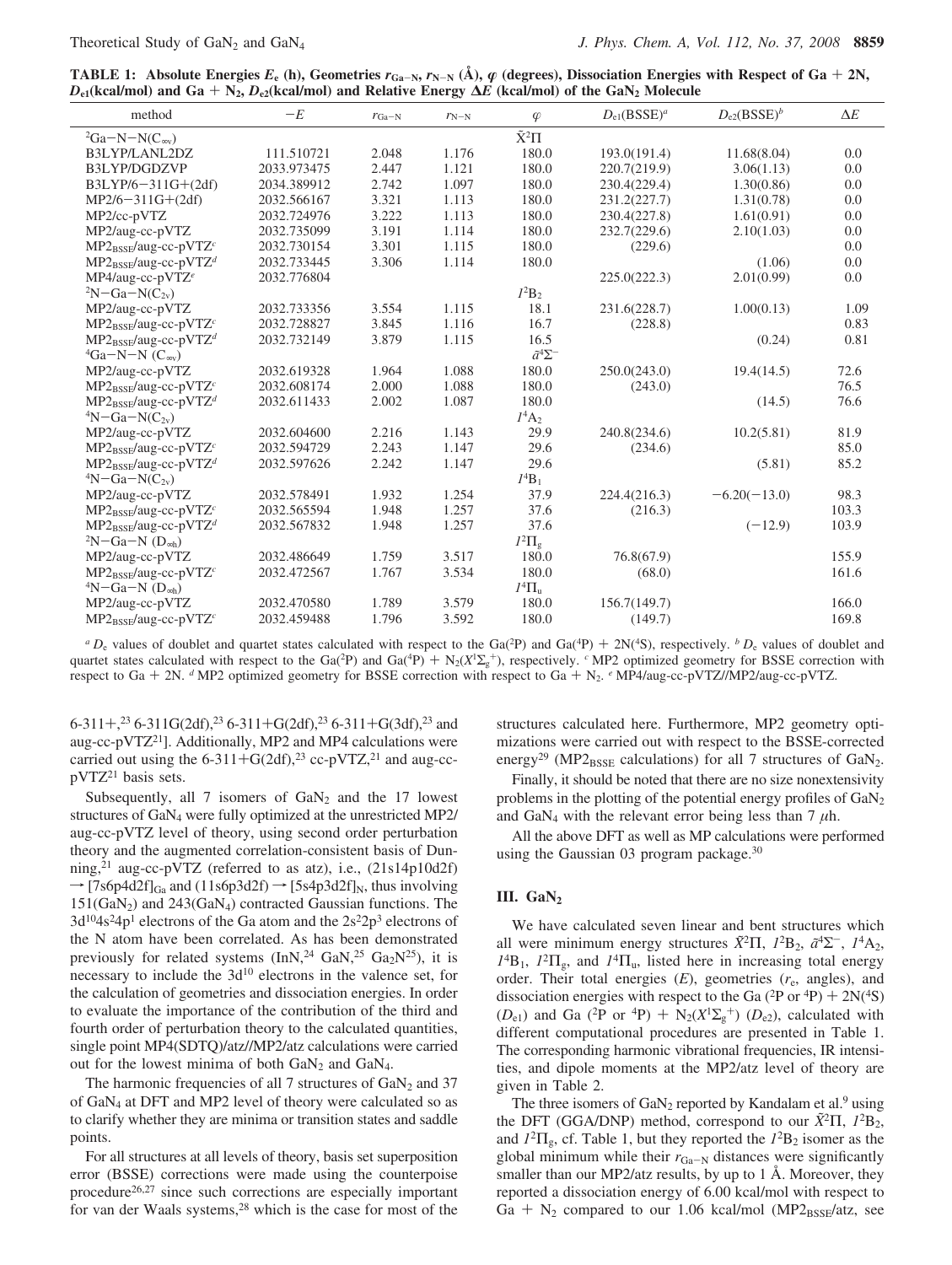**TABLE 2: GaN2 Harmonic Frequencies** *ω***<sup>e</sup> (cm**-**1), IR Intensities (km/mol), and Dipole Moments** *µ* **(Debye) at the MP2/ aug-cc-pVTZ Level of Theory**

|                                                    | $\tilde{X}^2\Pi$                                   |                                   | $l^2B_2$                                   |                           | $\tilde{a}^4\Sigma^-$                                 |                                    | $I^4A_2$                                 |                            | $I^4B_1$                                     |                             | $^{12}\Pi_{\sigma}$                                   |                  | $I^4\Pi_{\rm u}$                                     |                                        |
|----------------------------------------------------|----------------------------------------------------|-----------------------------------|--------------------------------------------|---------------------------|-------------------------------------------------------|------------------------------------|------------------------------------------|----------------------------|----------------------------------------------|-----------------------------|-------------------------------------------------------|------------------|------------------------------------------------------|----------------------------------------|
| $\omega_1$<br>$\omega_2$<br>$\omega$<br>$\omega_4$ | $\omega_{\rm e}$<br>42.2<br>49.6<br>51.9<br>2285.8 | IR<br>0.12<br>0.06<br>0.63<br>3.9 | $\omega_{\rm e}$<br>31.8<br>49.7<br>2173.7 | IR<br>0.17<br>0.03<br>1.3 | $\omega_{\rm e}$<br>281.6<br>347.2<br>347.2<br>3201.7 | IR<br>54.9<br>1.22<br>1.22<br>.591 | $\omega_{e}$<br>372.3<br>593.1<br>2858.5 | IR<br>87.9<br>32.2<br>7759 | $\omega_{\rm e}$<br>202.0<br>548.7<br>3507.2 | IR<br>0.51<br>28.4<br>15868 | $\omega_{\rm e}$<br>269.0<br>760.6<br>990.8<br>6764.2 | IR<br>765<br>380 | $\omega_{\rm e}$<br>114.1<br>333.3<br>535.9<br>693.6 | IR<br>49.6<br>3115<br>1658<br>$\Omega$ |
|                                                    | 0.347                                              |                                   | 0.045                                      |                           | 0.297                                                 |                                    | 0.152                                    |                            | 3.93                                         |                             |                                                       |                  |                                                      |                                        |

below). As we will discuss below, the DFT method can give for some isomers of this molecule extremely small bond distances and large dissociation energies. In 2000, Zhou et al.<sup>10</sup> determined two isomers of GaN<sub>2</sub> ( $I^2\Pi$ <sub>g</sub> and  $I^4\Pi$ <sub>u</sub>), again using DFT calculations. These isomers are found in the present work to lie 162 and 170 kcal/mol, respectively, above our global minimum. In 2004, Wang et al.<sup>11</sup> calculated the  $\tilde{X}^2\Pi$ ,  $I^2B_2$ ,  $1^2\Pi_{\rm g}$ , and  $1^4\Pi_{\rm u}$  isomers of the GaN<sub>2</sub> molecule, using a relativistic effective core potential in conjunction with a double- $\zeta$ quality basis set for the 3d4s4p electrons of Ga and 2s2p electrons of N and keeping the 3d electrons inactive. All four structures were calculated by DFT- B3LYP while three of them using the MP2 and CCD methods. They found for the global minimum a shorter  $r_{Ga-N}$  distance at their DFT level than to their MP2 and CCD. Furthermore, they found dissociation energies, with respect to Ga +  $N_2$ , 5.01, 2.31, and 1.84 kcal/ mol at the B3LYP, MP2, and CCD, respectively. As shown in Table 1, our results are in agreement with those of Wang et al.,11 regarding the energy ordering of the above four structures. However, our  $r_{Ga-N}$  distance in  $\tilde{X}^2\Pi$  is larger than their MP2 and CCD values by 0.4 Å while our best result for the dissociation energy is  $1.06$  kcal/mol at MP2 $_{\rm BSSF}/\text{atz}$  (see below). The differences are mainly due to the fact that our basis set is larger compared to theirs (augmented-triple- $\zeta$  vs double- $\zeta$ ) and second, due to the BSSE optimization carried out in the present calculations (see also below).

The ground-state of the  $GaN_2$  molecule,  $\tilde{X}^2\Pi$ , is linear, consisting of a ground-state nitrogen molecule,  $N_2(X^1\Sigma_g^+)$ , interacting via a der Waals (vdW) bond with the  $Ga(^{2}P)$  atom. Both natural and Mulliken population analyses show practically no charge transfer. Our best geometry at MP2BSSE/atz (MP2/ atz geometry which is optimized for the BSSE-corrected energy) level is  $r_{Ga-N} = 3.306$  and  $r_{N-N} = 1.114$  Å. The dissociation energy with respect to Ga +  $N_2$ ,  $D_{e2}$ , is 1.06 kcal/mol at the MP2BSSE/atz level of theory. The MP4(SDTQ)/atz//MP2/atz dissociation energy is 1.0 kcal/mol, which is very close to the above MP2 value, suggesting that the MP2 method is sufficient. The spin contamination of the UMP2 calculation is very small with  $\langle S2 \rangle = 0.753$  instead of 0.75. Comparing the groundstate of GaN<sub>2</sub> ( $\tilde{X}^2\Pi$ ) with that of the cation,  $\text{GaN}_2^+(\tilde{X}^1\Sigma^+)$ , they are both linear vdW species of the same type, where the neutral has a longer  $r_{Ga-N}$  bond by 0.5 Å and a smaller dissociation energy with respect to Ga  $+$  N<sub>2</sub> by 4 kcal/mol than the cation; see Table 1 and ref 13. Moreover, as in the case of the cation,<sup>13</sup> we observe that augmentation of the basis set with diffuse functions (aug-) results in a shorter vdW bond length compared with the same quality nonaugmented basis set while geometry optimization with respect to the BSSE-corrected energy results in a longer vdW bond length.

As in Wang et al., $^{11}$  here too the DFT (B3LYP) method is found to give shorter vdW distances than the MP2 method. For example, it gives a bond length shorter by 1.14 using the LANL2DZ basis set, by 0.74 using the DGDZVP, and by 0.45 Å using the 6-311G+(2df) than the value of the  $MP2_{BSSE}/\text{atz}$ method. Moreover, the dissociation energy,  $D_{e2}$ , with respect to Ga  $+ N_2$  is significantly overestimated for the LANL2DZ basis set ( $D_{e2}$  = 8.0 kcal/mol), while DGDZVP gives 1.13 kcal/ mol very close to the 1.06 kcal/mol of the  $MP2_{BSE}/\text{atz}$  level of theory. However, the dissociation energy with respect to  $Ga +$ 2N is well described with the DFT methods (cf. Table 1).

The lowest energy bent structure of  $GaN_2$ ,  $1^2B_2$  is also a vdW structure with a Ga  $(^{2}P)$  atom interacting with the triple bond of  $N_2(X^1\Sigma_g^+)$  and forming a T-shaped molecule. This local minimum lies 0.8 kcal/mol above the global minimum at the MP2<sub>BSSE</sub>/atz level of theory. Both the  $\tilde{X}$ <sup>2</sup>Π and  $I$ <sup>2</sup>B<sub>2</sub> minima are on the same potential surface. The dissociation energy of  $I^{2}B_{2}$  ( $D_{e2}$ ) with respect to Ga + N<sub>2</sub> is only 0.24 kcal/mol, the distance between Ga and the middle of the  $N=N$  triple bond is rather large at 3.839 Å, and the angle  $\varphi_{\text{NGaN}}$  is 16.7° at the  $MP2_{BSSE}/atz$  level of theory. Again the calculations show that there is practically no charge transfer between  $N=N$  and Ga. Comparing the lowest bent structure of  $\text{GaN}_2(I^2B_2)$  with that of  $\text{GaN}_2^+(I^1\text{A}_1)$ , they are both T-shaped vdW species of the same type where the neutral has a longer  $r_{Ga-N}$  bond by 0.4 Å and a smaller dissociation energy with respect to  $Ga+N_2$  by 0.7 kcal/mol than the cation; see Table 1 and ref 13. The difference between these two lowest bent structures is that the  $1^{2}B_{2}$  isomer of GaN<sub>2</sub> is a minimum while the  $1^{1}A_{1}$  isomer of  $GaN_2$ <sup>+</sup> is a transition structure.

The first excited-state of  $GaN<sub>2</sub>$  calculated here is the linear  $\tilde{a}^4\Sigma^-$ , correlating with 2 N(<sup>4</sup>S) + Ga(<sup>4</sup>P) and N<sub>2</sub>( $X^1\Sigma_g^+$ ) + Ga(<sup>4</sup>P). The Ga atom is connected to N<sub>2</sub> with a  $\sigma$  interaction Ga(<sup>4</sup>P). The Ga atom is connected to N<sub>2</sub> with a  $\sigma$  interaction (which is formed between the empty 4p*<sup>z</sup>* orbital of Ga and the  $2s<sup>2</sup>$  orbital of the adjacent N, where the first one gains about  $(0.2 e^-)$  and two  $\pi$  interactions (between the  $4p_x$ <sup>1</sup> orbital of Ga with the  $\pi_{x}^{2}$  orbital of N<sub>2</sub> and the 4p<sub>y</sub><sup>1</sup> orbital of Ga and the  $\pi_{y}^{2}$ orbital of  $N_2$ ). The natural population analysis for this structure gives Ga the following:  $4s^{0.99}$   $4p_z^{0.18}$   $4p_x^{0.84}$   $4p_y^{0.84}$ . The middle N atom gains about  $0.2 e^-$ . The dissociation energy with respect to Ga(<sup>4</sup>P) +  $N_2(X^1\Sigma_g^+)$  is 14.5 kcal/mol at MP2<sub>BSSE</sub>/atz level<br>of theory and the vdW bond distance 2.002 Å at the same level of theory, and the vdW bond distance 2.002 Å at the same level. Thus the Ga-N bond length in the  $\tilde{a}^4\Sigma^-$  state of GaN<sub>2</sub> is shorter than the corresponding bond length of the ground-state by 1.3 Å (cf. Table 1). The spin contamination of the UMP2 calculation is very small with  $\langle S2 \rangle = 3.80$  instead of 3.75.

The triangular  $I^4A_2$  and  $I^4B_1$  structures are minima, where Ga (<sup>4</sup>P) interacts with the ground-state  $N_2(X^1\Sigma_g^+)$  and the excited-state  $N_2(a^3\Sigma_u^+)$ , respectively, as can be seen from the geometry and mainly by the population analysis and the orbitals. In the  $I^4A_2$  minimum the bond lengths are  $r_{Ga-N} = 2.242$  and  $r_{N-N} = 1.147$  Å at the MP2<sub>BSSE</sub>/atz level of theory, see Table 1, and the dissociation energy with respect to  $Ga(^{4}P)$  +  $N_2(X^1\Sigma_g^+)$  is 5.81 kcal/mol. In the  $I^4B_1$  minimum the bond lengths are  $r_{Ga-N} = 1.948$  and  $r_{N-N} = 1.257$  Å at the MP2<sub>BSSE</sub>/ atz level of theory, see Table 1, which is close to the  $r_{N-N}$ distance in free  $N_2(a^3\Sigma_u^+)$ ; here it is calculated as 1.2886 Å at the MP2/atz level of theory (expt: 1.2866  $\AA^{31}$ ). The  $a^3\Sigma_u^+$  state of N<sub>2</sub> is located 166.5 kcal/mol above the ground  $X^1\Sigma_g^+$  state at the MP2/atz level of theory. The  $1^4B_1$  state of  $GaN_2$  is unbound with respect to Ga(<sup>4</sup>P) +  $N_2(X^1\Sigma_g^+)$  (calculated  $D_{e2}$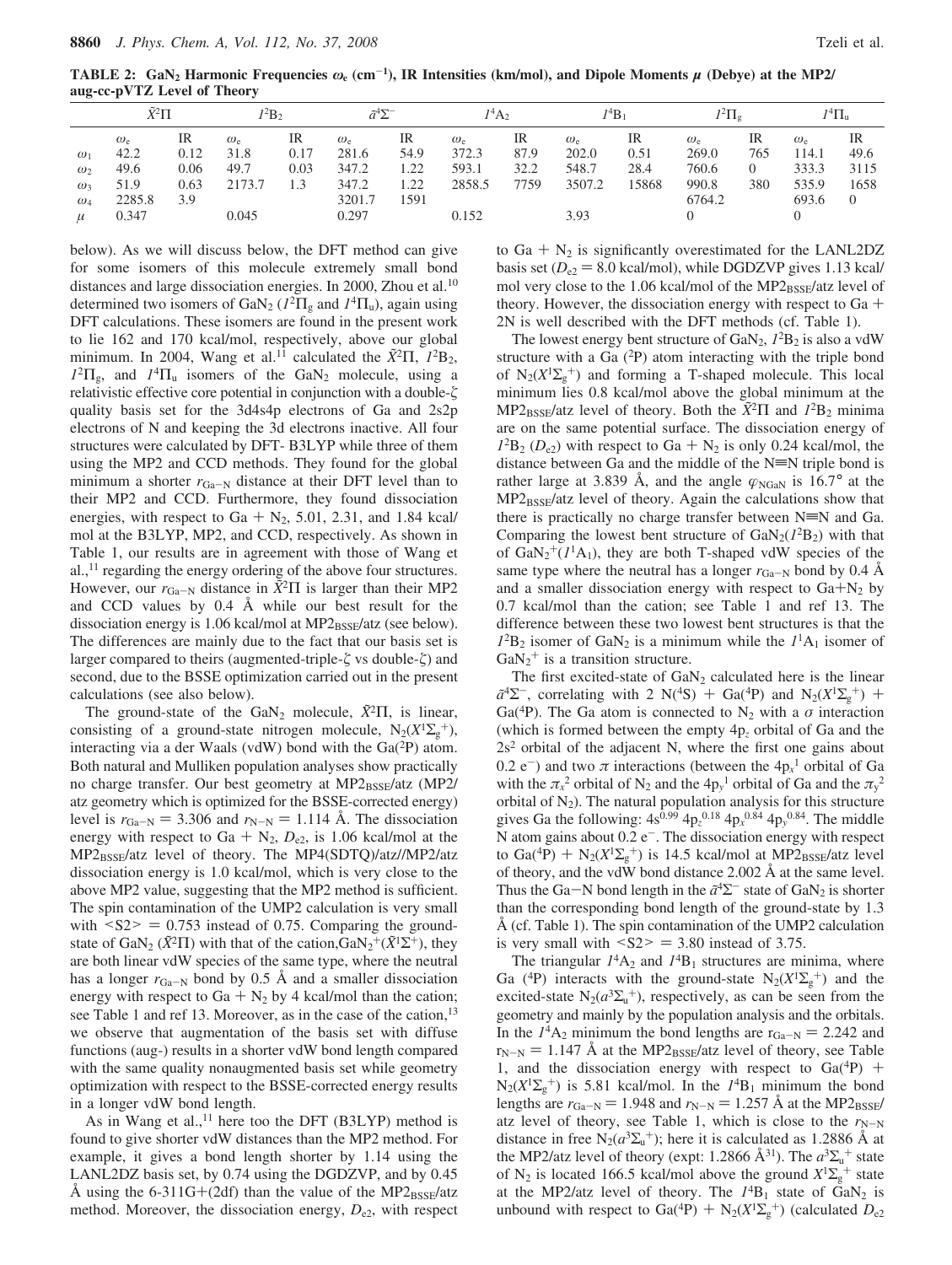

**Figure 1.** Optimized geometries of 17 structures of doublet and quartet GaN<sub>4</sub> species at MP2/aug-cc-pVTZ level of theory, gray spheres  $=$  Ga, black spheres  $= N$ .

of  $-12.9$  kcal/mol), but it is bound with respect to Ga( $^{4}P$ ) +  $N_2(a^3\Sigma_u^+)$  with a  $D_{e2}$  of 154 kcal/mol.

The frequency of the N=N stretching mode is  $2186.2 \text{ cm}^{-1}$ in the free  $N_2(X^1\Sigma_g^+)$  molecule at MP2/atz level. In the  $\tilde{X}^2\Pi$ and  $I^2B_2$  structures of  $GaN_2$ , the corresponding frequencies are blue-shifted by 100 and red-shifted by 12  $cm^{-1}$ , respectively; see Table 2. Moreover, the  $\tilde{a}^4\Sigma^-$  structure exhibits a large blue shift of 1016 in this frequency, because the Ga-N bond is short and not a vdW bond, so the  $N_2$  moiety in  $GaN_2$  is more rigid and cannot stretch freely. For the same reason the  $N-N$ stretching frequency of the  $I<sup>4</sup>A<sub>2</sub>$  structure shows a large blue shift of 672 cm<sup>-1</sup>. Similarly, the  $I<sup>4</sup>B<sub>1</sub>$  minimum which consists of Ga(<sup>4</sup>P) + N<sub>2</sub>( $a^3\Sigma_u^{\text{+}}$ ), presents a very large blue shift of 2052<br>cm<sup>-1</sup> in the N<sub>2</sub> stretching frequency compared to the corre $cm^{-1}$  in the  $N_2$  stretching frequency, compared to the corresponding frequency of 1455.2 cm<sup>-1</sup> of free  $N_2(a^3\Sigma_u^+)$ .

The last two minima listed in Table 1,  $1^2\Pi_g$  and  $1^4\Pi_g$ , correspond to linear symmetric structures, N-Ga-N, with bond distances  $r_{Ga-N} = 1.767$  and 1.796 Å at MP2<sub>BSSE</sub>/atz level, respectively. In both structures, the Ga atom is excited in the 4P state.

## **IV. GaN4**

In the present work, we have calculated 37 structures, 16 minima, and 21 transition states or saddle points of the GaN4 molecule. The results for the twenty highest-energy structures are given as Supporting Information. The geometries of the remaining 17 structures (7 minima and 10 transition states or saddle points) at the MP2/aug-cc-pVTZ level of theory are summarized in Figure 1. For convenience the structures have been labeled by three symbols the first (superscript) indicates the spin multiplicity (2 or 4), the second the kind of structure, i.e., whether it is a minimum (m) or a saddle point (s) and the third the energy rank of the structure, for instance  $2m3$  means  $2 =$  doublet, m = minimum and 3 = third lowest energy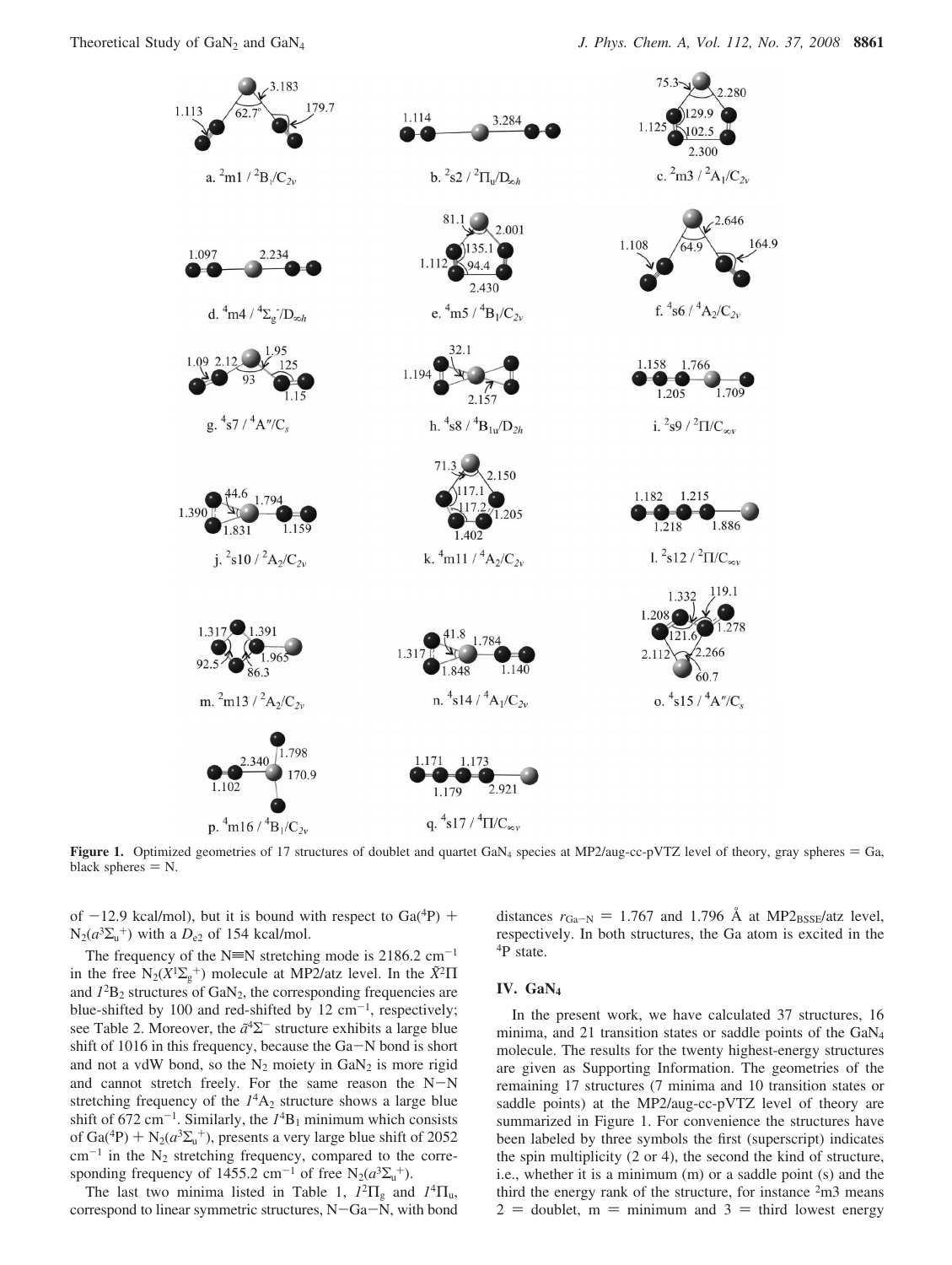**TABLE 3: Absolute Energies** *E***<sup>e</sup> (hartree), Dissociation Energies and BSSE-corrected Values** *D***e(BSSE) (kcal/mol), and** Geometries  $r_{Ga-N}$ ,  $r_{N-N}$  (A),  $\varphi_{NGaN}$ ,  $\varphi_{GaNN}$  (degrees) at Different Levels of Theory for the Ground State of GaN<sub>4</sub>, <sup>2</sup>m1(X<sup>2</sup>B<sub>1</sub>), and <sup>2</sup>s2(<sup>2</sup> $\Pi_u$ ) Structures

|                              |              | $D_{\rm el}$ (BSSE)         | $D_{e2}$ (BSSE)               | $D_{e3}(BSSE)$                  |                   |           |                         |                         |
|------------------------------|--------------|-----------------------------|-------------------------------|---------------------------------|-------------------|-----------|-------------------------|-------------------------|
| Method                       | $-E_{\rm e}$ | $GaN_4 \rightarrow Ga + 4N$ | $GaN_4 \rightarrow Ga + 2N_2$ | $GaN_4 \rightarrow GaN_2 + N_2$ | $r_{\text{Ga-N}}$ | $r_{N-N}$ | $\varphi_{\text{NGaN}}$ | $\varphi_{\text{GaNN}}$ |
| $^{2}m1(\tilde{X}^{2}B_{1})$ |              |                             |                               |                                 |                   |           |                         |                         |
| B3LYP/LANL2DZ                | 221.000832   | 380.0(377.4)                | 17.49(10.17)                  | 5.81(1.83)                      | 2.194             | 1.152     | 75.0                    | 165.0                   |
| B3LYP/DGDZVP                 | 2143.513989  | 441.3(439.9)                | 6.08(2.51)                    | 3.02(1.12)                      | 2.572             | 1.116     | 71.3                    | 170.3                   |
| B3LYP/cc-pVDZ                | 2143.907398  | 451.7(446.6)                | 6.03(2.19)                    | 3.03(1.01)                      | 2.575             | 1.111     | 71.8                    | 168.5                   |
| B3LYP/SDD                    | 221.027985   | 377.2(374.5)                | 14.67(7.80)                   | 5.50(1.82)                      | 2.321             | 1.150     | 73.2                    | 168.5                   |
| B3PW91/DGDZVP                | 2143.371876  | 434.4(432.9)                | 4.57(1.30)                    | 2.31(0.56)                      | 2.536             | 1.114     | 71.7                    | 168.5                   |
| PBEPBE/DGDZVP                | 2142.951939  | 480.6(478.6)                | 14.35(9.75)                   | 6.33(3.88)                      | 2.366             | 1.134     | 72.9                    | 164.9                   |
| LSDA/DGDZVP                  | 2139.939591  | 555.9(553.6)                | 31.47(25.79)                  | 14.63(11.57)                    | 2.163             | 1.132     | 73.8                    | 160.3                   |
| B3LYP/6-311                  | 2143.828287  | 397.0(389.5)                | 13.63(5.71)                   | 4.90(0.92)                      | 2.299             | 1.132     | 74.1                    | 168.8                   |
| $B3LYP/6-311+$               | 2143.836189  | 390.3(383.5)                | 7.20(0.44)                    | 4.34(1.18)                      | 2.311             | 1.132     | 74.0                    | 167.8                   |
| B3LYP/6-311G(2df)            | 2143.953811  | 463.3(459.8)                | 4.23(1.84)                    | 2.17(0.94)                      | 2.685             | 1.096     | 71.4                    | 170.0                   |
| $B3LYP/6-311+G(2df)$         | 2143.958472  | 460.7(459.0)                | 2.60(1.84)                    | 1.30(0.93)                      | 2.767             | 1.096     | 71.5                    | 173.5                   |
| B3LYP/6-311+G(3df)           | 2143.963503  | 461.7(459.5)                | 2.49(1.93)                    | 1.25(0.98)                      | 2.793             | 1.096     | 71.6                    | 173.7                   |
| B3LYP/aug-cc-pVTZ            | 2144.042288  | 460.1(459.3)                | 3.91(3.44)                    | 1.98(1.79)                      | 2.737             | 1.096     | 72.0                    | 171.2                   |
| $MP2/6-311+G(2df)$           | 2141.921128  | 462.7(455.7)                | 3.01(1.91)                    | 1.70(1.04)                      | 3.288             | 1.113     | 60.8                    | 176.0                   |
| MP2/cc-pVTZ                  | 2142.085853  | 461.1(455.9)                | 3.56(2.03)                    | 1.96(1.11)                      | 3.186             | 1.113     | 62.4                    | 175.3                   |
| MP2/aug-cc-pVTZ              | 2142.104298  | 466.1(459.6)                | 4.86(2.43)                    | 2.76(1.39)                      | 3.183             | 1.113     | 62.7                    | 179.7                   |
| MP4/aug-cc-pVTZ              | 2142.168235  | 450.7(445.0)                | 4.60(2.28)                    | 2.59(1.27)                      |                   |           |                         |                         |
| $^{2}S2(^{2}\Pi_{\rm u})$    |              |                             |                               |                                 |                   |           |                         |                         |
| B3LYP/LANL2DZ                | 220.986049   | 370.8(368.4)                | 8.21(3.52)                    | 3.47(0.91)                      | 2.734             | 1.140     | 180.0                   | 180.0                   |
| $MP2/6-311+G(2df)$           | 2141.920484  | 462.3(455.3)                | 2.60(1.52)                    | 1.29(0.80)                      | 3.359             | 1.113     | 180.0                   | 180.0                   |
| MP2/cc-pVTZ                  | 2142.085142  | 460.6(455.6)                | 3.12(1.74)                    | 1.51(0.83)                      | 3.285             | 1.113     | 180.0                   | 180.0                   |
| MP2/aug-cc-pVTZ              | 2142.102550  | 465.0(459.1)                | 3.76(2.01)                    | 1.66(1.00)                      | 3.284             | 1.114     | 180.0                   | 180.0                   |
| MP4/aug-cc-pVTZ              | 2142.166705  | 449.9(444.8)                | 3.64(1.94)                    | 1.63(0.97)                      |                   |           |                         |                         |

**TABLE 4: GaN4 Structures Absolute Energies** *E***<sup>e</sup> (hartree), Dissociation Energies and BSSE-corrected Values** *D***e(BSSE) (kcal/mol), Dipole Moments** *µ* **(Debye), and Energy Differences ∆***E* **(kcal/mol) at MP2[MP4]/aug-cc-pVTZ Level of Theory**

|                   |               | $D_{e1}$ (BSSE) <sup>a</sup> | $D_{e2}(\text{BSSE})^b$       | $D_{e3}(\text{BSSE})^c$         | $D_{\rm e4}$ (BSSE) <sup>d</sup> |       |            |
|-------------------|---------------|------------------------------|-------------------------------|---------------------------------|----------------------------------|-------|------------|
| struct            | $-E_e$        | $GaN_4 \rightarrow Ga + 4N$  | $GaN_4 \rightarrow Ga + 2N_2$ | $GaN_4 \rightarrow GaN_2 + N_2$ | $GaN_4 \rightarrow Ga + N_4$     | $\mu$ | $\Delta E$ |
| 2m1               | 2142.104298   | 466.1(459.6)                 | 4.86(2.43)                    | 2.76(1.39)                      |                                  | 0.57  | 0.0        |
|                   | [2142.168235] | [450.7(445.0)]               | [4.60(2.28)]                  | [2.59(1.27)]                    |                                  |       | [0.0]      |
| 2s2               | 2142.102550   | 465.0(459.1)                 | 3.76(2.01)                    | 1.66(1.00)                      |                                  | 0.0   | 1.1        |
|                   | [2142.166705] | [449.9(444.8)]               | [3.64(1.94)]                  | [1.63(0.97)]                    |                                  |       | $[1.0]$    |
| 2m3               | 2142.073086   | 446.5(434.4)                 |                               |                                 | 148.3(140.6)                     | 2.91  | 19.6       |
| 4m4               | 2141.991615   | 485.4(474.8)                 | 24.12(17.58)                  | 4.70(1.91)                      |                                  | 0.0   | 70.7       |
| 4m5               | 2141.969174   | 471.3(457.1)                 | $10.04(-0.45)$                |                                 |                                  | 2.46  | 84.8       |
| 4s6               | 2141.962972   | 467.4(459.5)                 | 6.15(2.25)                    |                                 |                                  | 1.49  | 88.7       |
| $\mathrm{^{4}s7}$ | 2141.958692   | 464.7(451.0)                 | $3.47(-6.51)$                 |                                 |                                  | 4.05  | 91.4       |
| 4s8               | 2141.927337   | 445.0(433.6)                 |                               |                                 |                                  | 0.0   | 111.0      |
| $2_{\rm s}9$      | 2141.916270   | 348.1(332.9)                 |                               |                                 |                                  | 3.83  | 118.0      |
| $^{2}$ s10        | 2141.890270   | 331.8(315.1)                 |                               |                                 |                                  | 4.07  | 134.3      |
| 4m11              | 2141.889402   | $331.2(317.6)^e$             |                               |                                 | 48.6(41.0)                       | 1.61  | 134.8      |
| 2s12              | 2141.880288   | 325.5(312.2)                 |                               |                                 | 62.5(54.8)                       | 3.39  | 140.6      |
| 2m13              | 2141.873578   | 321.3(309.1)                 |                               |                                 | 74.8(67.9)                       | 4.62  | 144.8      |
| $^{4}$ s14        | 2141.865259   | 406.1(391.6)                 |                               |                                 |                                  | 2.57  | 150.0      |
| 4s15              | 2141.864245   | $315.4(302.3)^e$             |                               |                                 | 53.3(44.9)                       | 3.41  | 150.6      |
| 4m16              | 2141.848101   | 395.3(382.3)                 |                               |                                 |                                  | 1.14  | 160.8      |
| $^{4}$ s17        | 2141.784659   | $265.5(257.6)^e$             |                               |                                 | 3.33(1.45)                       | 1.16  | 200.6      |

 $a_D^a$  with respect to Ga(<sup>2</sup>P and <sup>4</sup>P) + 4N(<sup>4</sup>S) for the doublet and quartet states, respectively. <sup>*b*</sup>  $D_c$  with respect to Ga(<sup>2</sup>P and <sup>4</sup>P) + 2N<sub>2</sub><br> $\sum_{i=1}^{n}$  for the doublet and quartet states, respectively. *<sup>c*</sup>  $(X^1\Sigma_g^+)$  for the doublet and quartet states, respectively. *<sup>c</sup>D*e with respect to GaN<sub>2</sub>( $\tilde{X}^2\Pi$  and  $\tilde{a}^{4}\Sigma^-$ ) + N<sub>2</sub> ( $X^1\Sigma_g^+$ ) for the doublet and quartet states respectively *dD*, with respect to Ga( ${}^{2$ states, respectively. <sup>*d*</sup>  $D_e$  with respect to Ga(<sup>2</sup>P) + rectangular cyclic N<sub>4</sub>(<sup>3</sup>B<sub>2</sub>) for <sup>2</sup>m3, Ga(<sup>2</sup>P) + trapezoid N<sub>4</sub>(<sup>3</sup>B<sub>2</sub>) for <sup>2</sup>m11, Ga(<sup>2</sup>P) + linear<br>N<sub>4</sub>(<sup>1</sup>) for <sup>2</sup>s12, Ga(<sup>2</sup>P) + rhombic N<sub>4</sub><sup>3</sup>B<sub>2</sub>  $N_4(1\Sigma)$  for <sup>2</sup>s12, Ga(<sup>2</sup>P) + rhombic  $N_4(3B_2)$  for 2m13, and Ga(<sup>2</sup>P) +  $N_4(3\Sigma)$  for 4s15 and 4s17. *e D*<sub>e</sub> with respect to Ga(<sup>2</sup>P) + 4N(<sup>4</sup>S). With respect to Ga(<sup>2</sup>P) + 4N(<sup>4</sup>S). With respect to Ga(<sup>4</sup>P) + 4N(<sup>4</sup>S) is 421.2(408.7) for <sup>4</sup>m11, 405.4 (393.4) for 4s15, and 355.5(347.8) kcal/mol for <sup>4</sup>s17.

structure. The results of a DFT study of the  $2 \text{ m}1$  and  $2 \text{s}2$ structures are presented in Table 3, while for all 17 structures presented here, total energies  $(E)$ , dissociation energies  $D_{e1}$  with respect to Ga(<sup>2</sup>P or <sup>4</sup>P) + 4N(<sup>4</sup>S),  $D_{e2}$  with respect to Ga(<sup>2</sup>P or  $\tilde{a}^4\Sigma^-$ ) +  $2N_2(X^1\Sigma_g^+)$ ,  $D_{e3}$  with respect to GaN<sub>2</sub>( $\tilde{X}^2\Pi$  or  $\tilde{a}^4\Sigma^-$ ) +  $N_2(Y^1\Sigma_s^+)$  and  $D_s$  with respect to Ga + N<sub>4</sub>(  $N_2(X^1\Sigma_g^+)$ , and  $D_{e4}$  with respect to Ga +  $N_4$ (optimized structures of N<sub>t</sub> molecule) as appropriate in each case (see discussion of N4 molecule) as appropriate in each case (see discussion below) and dipole moments are presented in Table 4. Furthermore, their vibrational frequencies and IR intensities are given in Table 5. Figures 2–6 depict the optimized potential energy

profiles with respect to  $Ga + 2N_2$  or  $GaN_2 + N_2$ , the optimized potential energy curves, and two-dimensional potential energy surfaces of the lowest doublet and quartet minima.

The ground-state of GaN<sub>4</sub>,  $\tilde{X}$ <sup>2</sup>B<sub>1</sub>, is a triangular structure (Figure 1a, <sup>2</sup>m1), as was in the case of the  $GaN_4$ <sup>+</sup> cation,  $\tilde{X}$ <sup>1</sup>A<sub>1</sub>.<sup>13</sup> The  $\tilde{X}^2B_1$  structure of GaN<sub>4</sub> may be considered as either having two  $N_2(X^1\Sigma_g^+)$  interacting with Ga(<sup>2</sup>P) via two van der Waals (vdW) bonds which form an angle  $\varphi_{\text{NGaN}} = 62.7^{\circ}(\text{MP2}/\text{atz level})$ <br>of theory) or having one  $\text{GM}_2(\tilde{Y}^2\Pi)$  interacting with a of theory) or having one  $\text{GaN}_2(\tilde{X}^2\Pi)$  interacting with a  $N_2(X^1\Sigma_g^+)$ . The bond lengths  $r_{N-N}$  and  $r_{Ga-N}$  are similar to the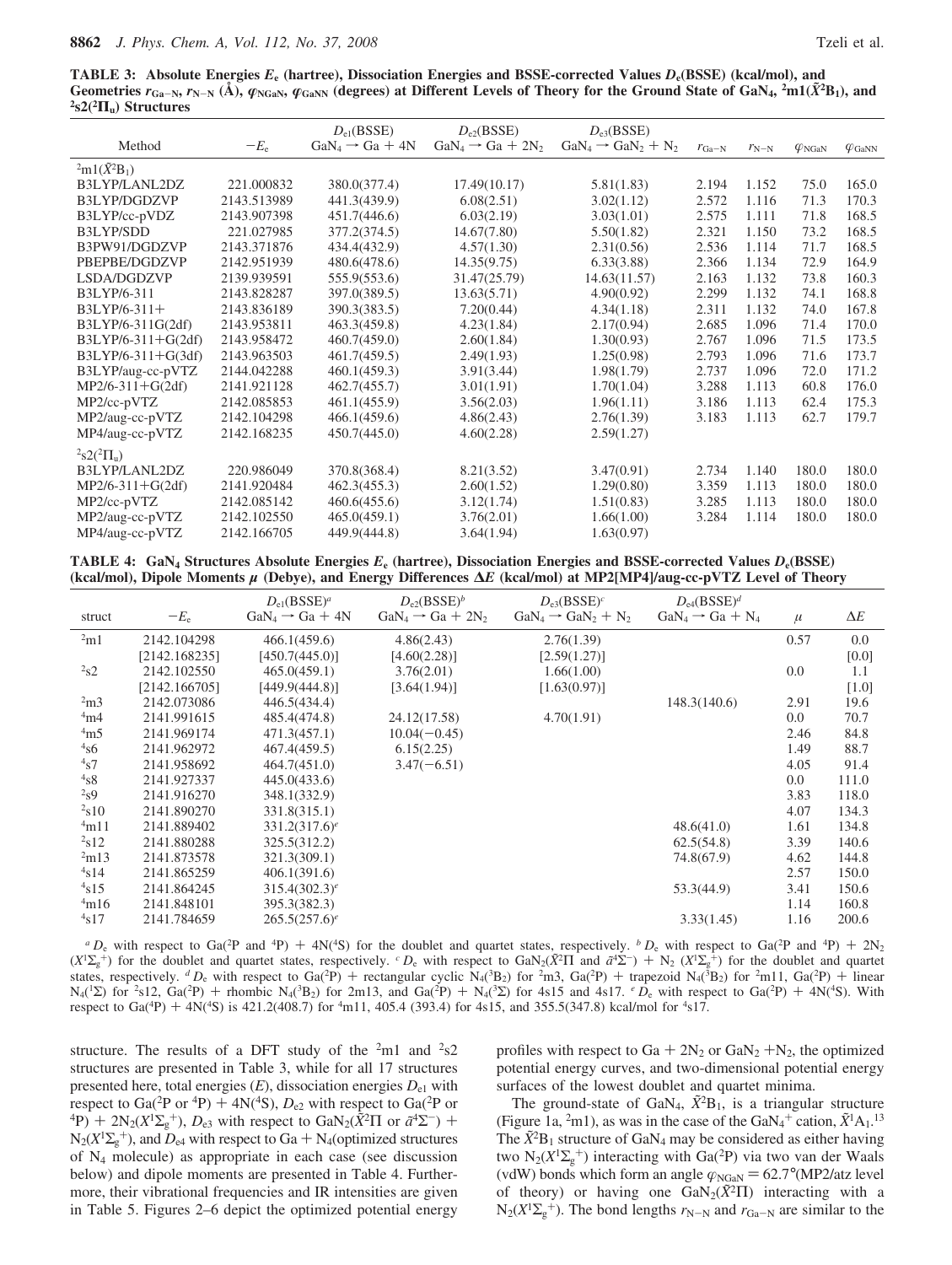**TABLE 5: Harmonic Frequencies (cm**-**1) and IR Intensities (km/mol) of the Seven Doublet and Eight Quartet Structures of the GaN4 Molecule at MP2/cc-pVTZ and MP2/aug-cc-pVTZ Level of Theory**

|               |                  | 2m1                               | 2s2              |                                   |                  |                                   | 2m3              |                  | 4m4                               |                  |                                   |                  |                                   |
|---------------|------------------|-----------------------------------|------------------|-----------------------------------|------------------|-----------------------------------|------------------|------------------|-----------------------------------|------------------|-----------------------------------|------------------|-----------------------------------|
|               | cc-pVTZ          |                                   | aug-cc-pVTZ      |                                   | cc-pVTZ          |                                   |                  | aug-cc-pVTZ      |                                   | aug-cc-pVTZ      |                                   | aug-cc-pVTZ      |                                   |
|               | $\omega_{\rm e}$ | IR                                | $\omega_{\rm e}$ | $\ensuremath{\mathsf{IR}}\xspace$ | $\omega_{e}$     | IR                                | $\omega_{\rm e}$ |                  | IR                                | $\omega_{\rm e}$ | IR                                | $\omega_{\rm e}$ | IR                                |
| $\omega_1$    | 20.1             | 0.02                              | 25.5             | 0.04                              | 5.8              | 0.04                              | 14.6i            | 0.06             |                                   | 203.3            | 14.0                              | 49.5             | 0.20                              |
| $\omega_2$    | 31.4             | 0.15                              | 38.6             | 0.19                              | 13.6             | 0.01                              | 10.1             | 0.02             |                                   | 204.9            | 28.4                              | 49.5             | 0.20                              |
| $\omega_3$    | 46.1             | $\overline{0}$                    | 45.9             | $\sim\!\!0$                       | 34.9             | $\boldsymbol{0}$                  | 38.3             | 0.20             |                                   | 269.6            | 4.4                               | 84.2             | 0.25                              |
| $\omega_4$    | 49.1             | 0.17                              | 49.1             | 0.14                              | 35.7             | 0.24                              | 39.9             |                  | 0.0001                            | 272.0            | 0.04                              | 187.0            | $\mathbf{0}$                      |
| $\omega_5$    | 54.5             | 0.18                              | 54.9             | 0.12                              | 39.2             | $\boldsymbol{0}$                  | 44.3             | $\boldsymbol{0}$ |                                   | 373.3            | 0.04                              | 224.5            | $\boldsymbol{0}$                  |
| $\omega_6$    | 59.9             | 0.91                              | 57.8             | 0.86                              | 48.1             | $\overline{0}$                    | 44.9             | $\overline{0}$   |                                   | 447.1            | 2.7                               | 224.5            | $\overline{0}$                    |
| $\omega_7$    | 73.5             | $\overline{0}$                    | 86.0             | 0.04                              | 57.3             | 1.5                               | 51.6             | 1.2              |                                   | 1456             | 970086                            | 298.6            | 0.88                              |
| $\omega_8$    | 2292             | 4.2                               | 2330             | 12.4                              | 80.1             | 0.44                              | 80.4             | 0.41             |                                   | 2876             | 4270                              | 298.6            | 0.88                              |
| $\omega_9$    | 2293             | 1.3                               | 2331             | 3.8                               | 2252             | $\boldsymbol{0}$                  | 2249             |                  | 0.002                             | 3891             | 6347                              | 3457             | $\overline{0}$                    |
| $\omega_{10}$ |                  |                                   |                  |                                   | 2252             | 1.9                               | 2249             | 2.8              |                                   |                  |                                   | 3583             | 1175                              |
|               |                  | 4m5                               |                  | 4s6                               |                  | $\rm ^4s8$                        |                  |                  |                                   | 2 <sub>S</sub> 9 |                                   | 2s10             |                                   |
|               |                  | aug-cc-pVTZ                       |                  | aug-cc-pVTZ                       |                  | aug-cc-pVTZ                       |                  |                  | cc-pVTZ                           |                  | aug-cc-pVTZ                       |                  | cc-pVTZ                           |
|               | $\omega_{\rm e}$ | $\ensuremath{\mathsf{IR}}\xspace$ | $\omega_{\rm e}$ | IR                                | $\omega_{\rm e}$ | IR                                |                  | $\omega_{\rm e}$ | $\ensuremath{\mathsf{IR}}\xspace$ | $\omega_{\rm e}$ | IR                                | $\omega_{\rm e}$ | $\ensuremath{\mathsf{IR}}\xspace$ |
| $\omega_1$    | 200.9            | 0.07                              | 212.2i           | 0.04                              | 282.1i           | $\boldsymbol{0}$                  |                  | 142.9i           | 1.9                               | 154.6i           | 5.0                               | 29.4i            | 18.7                              |
| $\omega_2$    | 305.3            | 0.49                              | 62.6             | 0.78                              | 144.5i           | 1.83                              |                  | 111.7i           | $\overline{0}$                    | 115.5i           | 0.09                              | 101.9            | 28.4                              |
| $\omega_3$    | 314.6            | 14.6                              | 76.6             | 4.6                               | 110.5            | 1353                              |                  | 142.3            | 60.2                              | 124.1            | 60.1                              | 303.9            | 3.6                               |
| $\omega_4$    | 352.1            | 151                               | 109.5            | 0.60                              | 351.7            | $\overline{0}$                    |                  | 487.0            | 13.6                              | 480.8            | 13.8                              | 313.1            | 3.3                               |
| $\omega_5$    | 356.8            | $\boldsymbol{0}$                  | 125.5            | $\overline{0}$                    | 364.0            | 141                               |                  | 532.0            | 166                               | 514.2            | 206                               | 521.5            | 1.9                               |
| $\omega_6$    | 471.3            | 212                               | 141.8            | 0.07                              | 419.1            | $\overline{0}$                    |                  | 568.1            | 5.3                               | 554.8            | 3.3                               | 602.2            | 2.2                               |
| $\omega_7$    | 521.9            | 18.4                              | 243.9            | 2.01                              | 461.7            | 38.7                              |                  | 810.9            | 5614                              | 747.9            | 4219                              | 749.2            | 359                               |
| $\omega_8$    | 3140             | 330                               | 2980             | 349                               | 1606             | 716                               |                  | 1132             | 2853                              | 1121             | 2794                              | 1144             | 476                               |
| $\omega_9$    | 5032             | 203480                            | 3025             | 395                               | 1723             | $\boldsymbol{0}$                  |                  | 1574<br>2472     | 451<br>288                        | 1572<br>2453     | 400<br>173                        | 2076             | 35.0                              |
| $\omega_{10}$ |                  |                                   |                  |                                   |                  |                                   |                  |                  |                                   |                  |                                   |                  |                                   |
|               |                  | 2s10                              |                  | 4m11                              |                  |                                   | 2s12             |                  |                                   |                  | 2m13                              | 4s14             |                                   |
|               |                  | aug-cc-pVTZ                       |                  | aug-cc-pVTZ                       |                  | cc-pVTZ                           |                  | aug-cc-pVTZ      |                                   |                  | aug-cc-pVTZ                       | aug-cc-pVTZ      |                                   |
|               | $\omega_{e}$     | IR                                | $\omega_{\rm e}$ | $\ensuremath{\mathsf{IR}}\xspace$ | $\omega_{\rm e}$ | $\ensuremath{\mathsf{IR}}\xspace$ |                  | $\omega_{\rm e}$ | IR                                | $\omega_{\rm e}$ | $\ensuremath{\mathsf{IR}}\xspace$ | $\omega_{\rm e}$ | $\ensuremath{\mathsf{IR}}\xspace$ |
| $\omega_1$    | 19.9i            | 21.9                              | 174.2            | 4.2                               | 868.5i           | 4.5                               |                  | 846.8i           | 4.4                               | 70.1             | 0.34                              | 440.0i           | 7.0                               |
| $\omega_2$    | 93.4             | 31.0                              | 205.2            | 7.1                               | 477.8i           | 5.6                               |                  | 437.3i           | 8.5                               | 74.2             | 3.3                               | 149.1i           | 2.4                               |
| $\omega_3$    | 296.4            | 4.8                               | 334.7            | 61.5                              | 302.5i           | 10.1                              |                  | 288.8i           | 13.0                              | 306.3            | 71.9                              | 131.1            | 26.3                              |
| $\omega_4$    | 306.3            | 3.4                               | 421.6            | 37.6                              | 8.32i            | 1.07                              | 56.3             |                  | 1.7                               | 402.4            | 14.1                              | 230.2            | 6.2                               |
| $\omega_5$    | 521.1            | 2.8                               | 536.9            | $\overline{0}$                    | 57.41            | 1.08                              | 79.3             |                  | 1.6                               | 416.0            | 1.33                              | 523.2            | 4.4                               |
| $\omega_6$    | 606.9            | 2.7                               | 703.8            | 620                               | 355.6            | 96.5                              |                  | 345.1            | 108                               | 744.0            | 0.02                              | 568.9            | 1.7                               |
| $\omega_7$    | 802.1            | 395                               | 771.5            | 26.7                              | 461.5            | 12.7                              |                  | 463.0            | 12.0                              | 992.7            | 518                               | 659.2            | 7.4                               |
| $\omega_8$    | 1144             | 545                               | 1561             | 382                               | 1221             | 873                               |                  | 1216             | 971                               | 1221             | 40032                             | 1294             | 196                               |
| $\omega_9$    | 2062             | 6.02                              | 2656             | 20149                             | 1826             | 5.0                               |                  | 1802             | 0.81                              | 1431             | 23.3                              | 2707             | 80.6                              |
| $\omega_{10}$ |                  |                                   |                  |                                   | 3810             | 6263                              |                  | 3804             | 6207                              |                  |                                   |                  |                                   |
|               |                  | 4s15                              |                  |                                   | 4m16             |                                   |                  |                  |                                   |                  |                                   |                  |                                   |
|               |                  | aug-cc-pVTZ                       |                  |                                   | aug-cc-pVTZ      |                                   |                  |                  |                                   |                  |                                   |                  |                                   |

|              | $aug-cc-pV1Z$    |      |                  | aug-cc- $pV1Z$ |
|--------------|------------------|------|------------------|----------------|
|              | $\omega_{\rm e}$ | IR   | $\omega_{\rm e}$ | IR             |
| $\omega_1$   | 68.71i           | 2.8  | 50.5             | 1.8            |
| $\omega_2$   | 172.9            | 30.2 | 119.0            | 6.0            |
| $\omega_3$   | 293.5            | 25.0 | 153.7            | 37.9           |
| $\omega_4$   | 319.5            | 0.84 | 169.1            | 46.2           |
| $\omega_5$   | 358.6            | 34.0 | 200.6            | 21.2           |
| $\omega_6$   | 665.8            | 16.3 | 300.0            | 169            |
| $\omega_7$   | 1086             | 44.3 | 525.0            | 1470           |
| $\omega_{8}$ | 1129             | 79.2 | 684.4            | 0.002          |
| $\omega_{9}$ | 1556             | 133  | 3209             | 438            |
|              |                  |      |                  |                |

corresponding values in  $GaN_2 (\tilde{X}^2 \Pi)$  at all levels of theory (cf. Tables 1 and 3). It is expected that in this case, as well as in all structures of GaN<sub>4</sub> calculated here, the bond lengths are slightly underestimated since it is not practical to carry out optimizations with respect to the BSSE-corrected energy. As shown in Table 1, this omission leads to an underestimation of the Ga-N bond length in the ground-state of  $GaN_2$  by 0.1 Å.

It might be noted that the cation has a shorter  $r_{Ga-N}$  bond length by ∼0.5 Å, a larger angle by 9°, and a larger *D*e3 with respect to  $\text{GaN}_2^{(+)} + \text{N}_2$  by 3.5 kcal/mol than the neutral

molecule.13 Natural population analysis shows practically no charge transfer in the molecule. The spin contamination of the UMP2 calculation is very small with  $\leq S2 \geq 0.755$  instead of 0.75.

The results of DFT calculations on  $2ml$  and on the corresponding linear <sup>2</sup>s2 structure are presented in Table 3, i.e., total energies ( $E$ ), dissociation energies  $D_{e1}$  with respect to  $Ga(^{2}P)$ + 4N(<sup>4</sup>S),  $D_{e2}$  with respect to Ga(<sup>2</sup>P) + 2N<sub>2</sub>( $X^1\Sigma_g^+$ ), and  $D_{e3}$ <br>with respect to GaN<sub>2</sub>( $\tilde{X}^2\Pi$ ) + N<sub>2</sub>( $X^1\Sigma_f^+$ ) and geometries. A with respect to  $\text{Gal}_2(\hat{X}^2\Pi) + \text{N}_2(X^1\Sigma_g^+)$  and geometries. A series of four functionals i.e. B3I VP B3PW91. PREPRE and series of four functionals, i.e., B3LYP, B3PW91, PBEPBE and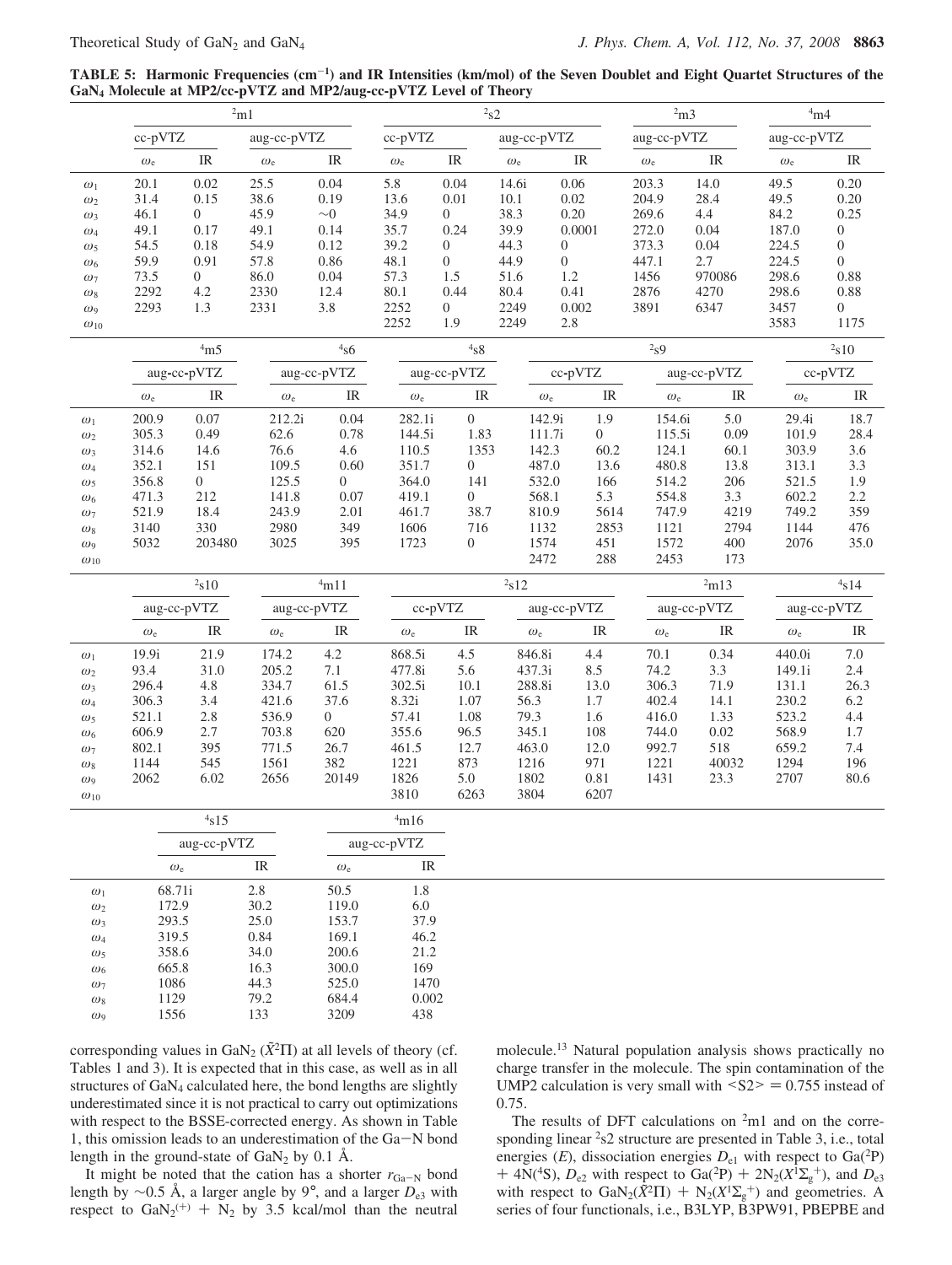

**Figure 2.** Potential energy curves of the  $^2$ m1( $\tilde{X}$ <sup>2</sup>B<sub>1</sub>) and  $^2$ s2( $^2$  $\Pi_u$ ) isomers of the GaN<sub>4</sub> molecule with respect to the  $r_{Ga-N}$  distance at the MP2/aug-cc-pVTZ level of theory. All energies shifted by +2142.0 h.



**Figure 3.** Optimized potential energy profiles  ${}^{2}m1(\tilde{X}^{2}B_{1})$  $s2(^{2}\Pi_{u})$ <sup>-2</sup>m1( $\hat{X}^{2}B_{1}$ ) of the GaN<sub>4</sub> molecule with respect to the  $\phi$  angle.<br>All energies shifted by  $+2142.0$  b All energies shifted by +2142.0 h.

LSDA and ten basis sets, namely, LANL2DZ, DGDZVP, ccpVDZ, SDD, 6-311, 6-311+, 6-311G(2df), 6-311+G(2df), 6-311+G(3df), and aug-cc-pVTZ have been employed in different combinations. Additional MP2 and MP4 results were carried out using the  $6-311+G(2df)$ , cc-pVTZ, and aug-cc-pVTZ basis sets for reasons of comparison. As shown in Table 3, the DFT results deviate significantly from the corresponding MP2 and MP4. For the geometry, our best result is  $r_{Ga-N} = 3.183$  Å (MP2/atz) while the DFT methods give  $r_{Ga-N}$  values ranging from 2.163 to 2.793 Å, showing a reduction of up to 32%. The BSSE corrected dissociation energy with respect to  $Ga + 2N_2$ is  $D_{e2} = 2.4(2.3)$  kcal/mol and with respect to  $GaN_2 + N_2$  is  $D_{e3} = 1.4(1.3)$  kcal/mol at MP2/atz(MP4/atz// MP2/atz) level of theory. The corresponding DFT values are  $D_{e2} = 0.44$  – 25.8 kcal/mol and  $D_{e3} = 0.56 - 11.6$  kcal/mol. All the above show that the DFT methodology does not predict correctly the geometry and especially the dissociation energy of the global minimum,  $^{2}$ m1( $\tilde{X}$ <sup>2</sup>B<sub>1</sub>), of the vdW GaN<sub>4</sub> molecule compared to the MP2 and MP4 methods. It is obvious that the weakness of the DFT to predict the dispersion energy for weak vdW systems<sup>32</sup> results in yielding insufficiently accurate results. It seems that B3LYP is the most appropriate functional, but even with that, in conjunction with a large basis set of augmented triple- $\zeta$  quality, the results of the DFT calculations are not

sufficiently good; see Table 3. This is of course not unexpected, as the shortcomings of the DFT method for weakly bound systems are well known.

As far as we know, there is only one previous study for the  $GaN<sub>4</sub>$  molecule, that of Song et al.,<sup>12</sup> who calculated three isomers using the full potential linear muffin tin orbital method, and their lowest isomer, which is the same structure as ours, has 36% shorter bond distance Ga-N than ours, showing again that such methods are not adequate for van der Waals systems.

The MP2/atz potential energy profiles of the  $2m1(\bar{X}^2B_1)$  and  $2s2(2\Pi_u)$  structures of the GaN<sub>4</sub> molecule are plotted in Figure 2 as one or two  $N_2$  molecules are being removed. The optimized potential energy profile of the ground state,  $^{2}$ m1( $\tilde{X}^{2}$ B<sub>1</sub>) with respect to the angle  $\varphi$  (i.e., the bending potential) at MP2/tz (upper curve) and MP2/atz levels are shown in Figure 3. Along this profile, structure  ${}^{2}S2({}^{2}\Pi_{u})$  is a transition state at the MP2/ atz level, but has no imaginary frequencies at the MP2/tz level. It should be noted that the corresponding BSSE optimized potential energy profiles at MP2/tz and MP2/atz level have exactly the same shapes as those in Figure 3, which means that diffuse functions are necessary to determine what type of extremum  ${}^{2}S2({}^{2}\Pi_{u})$  is. In the case of the  $GaN_{4}^{+}$  cation<sup>13</sup> the corresponding linear  $N=N$ ... $Ga^{+}N=N$  isomer is a transition state in both MP2/tz and MP2/atz level of theory.

Isomerization between two equivalent  $\tilde{X}^2B_1$  minima, as the wedge changes direction, occurs via the transition state, the linear  ${}^{2}S2$ , (Figure 1b), which has an increased  $r_{Ga-N}$  bond by  $~\sim$ 0.1 Å at the MP2/atz level of theory while the barrier to isomerization is 1.1 kcal/mol; see Table 4. A contour plot of the optimized two-dimensional potential energy surface between the two <sup>2</sup>m1( $\tilde{X}$ <sup>2</sup>B<sub>1</sub>) minima and their transition state <sup>2</sup>s2(<sup>2</sup> $\Pi$ <sub>u</sub>) at the MP2/atz level is given in Figure 4.

Harmonic frequencies of <sup>2</sup>m1 and <sup>2</sup>s2 at MP2/tz and MP2/ atz level of theory are given in Table 5. The frequencies  $\omega_2$  to  $ω_7$  (<sup>2</sup>m1) and  $ω_3$  to  $ω_8$  (<sup>2</sup>s2) are all within a narrow range of 10  $cm^{-1}$ ; consequently the ordering of frequencies of stretching and bending modes is different in the two basis sets. Compared to the frequencies of the modes of  $\text{GaN}_2(\tilde{X}^2\Pi)$  and  $\text{GaN}_4(\tilde{Y}^2\Pi)$ , they show small shifts ranging in an interval of  $\pm$ 44 cm<sup>-1</sup>. The one imaginary frequency of  $2s2$  corresponds to the bending of the linear N-N-Ga-N-N.

The third isomer  $2m3$  is a cyclic minimum (see Figure 1c) with  $r_{Ga-N} = 2.280$  Å and  $\varphi_{NGaN} = 75.3^\circ$  at the MP2/atz level of theory. Natural population analysis shows that the net charge of theory. Natural population analysis shows that the net charge of the Ga is  $+0.69$   $|e^-|$  while the adjacent N atoms to Ga atom are negative with a net charge of  $-0.29$  |e<sup>-</sup>|. This structure is unbound with respect to  $Ga(^{2}P) + 2N_2(X^{1}\Sigma_g^{+})$ . However, from<br>the geometry of the molecule it seems that  $Ga^{2}P$  interacts the geometry of the molecule, it seems that Ga  $(^{2}P)$  interacts with a rectangular cyclic  $N_4(^3B_2)$  and the BSSE corrected dissociation energy with respect to Ga  $(^{2}P) + N_{4}(^{3}B_{2})$  (optimized local minimum of the  $N_4$  molecule) is 140.6 kcal/mol.

The <sup>4</sup>m4, <sup>4</sup>m5, <sup>4</sup>s6, and <sup>4</sup>s7 structures consist of a Ga atom in its excited state <sup>4</sup>P interacting with two  $N_2(X^1\Sigma_g^+)$  molecules; see Figure 1d-g. Of these structures, the lowest-energy one,  $\rm{4m4(4\Sigma_{g}^{-})}$ , which is the third minimum calculated for GaN<sub>4</sub>, is a linear structure lying 70.7 kcal/mol above the 2m1 minimum, while the remaining three structures are bent with different values for the  $\varphi_{\text{NNGa}}$  angle. The BSSE corrected dissociation energy with respect to  $Ga^{(4P)} + 2N_2(X^1\Sigma_g^+)$  is 17.6 kcal/mol<br>and with respect to  $GaN_2(\vec{a}^4\Sigma^-) + N_2(X^1\Sigma^+)$  is 1.9 kcal/mol and with respect to  $\text{GaN}_2(\tilde{a}^4\Sigma^-) + \text{N}_2(X^1\Sigma_g^+)$  is 1.9 kcal/mol<br>for the <sup>4</sup>m4 isomer. The <sup>4</sup>m5 minimum is a cyclic minimum for the  $4m4$  isomer. The  $4m5$  minimum is a cyclic minimum and it lies 14.1 kcal/mol above the linear <sup>4</sup>m4 isomer. It should be noted that some DFT calculations give larger  $\varphi_{\text{NNGa}}$  and  $\varphi_{\text{NGaN}}$  angles than the MP2 leading to an open cyclic minimum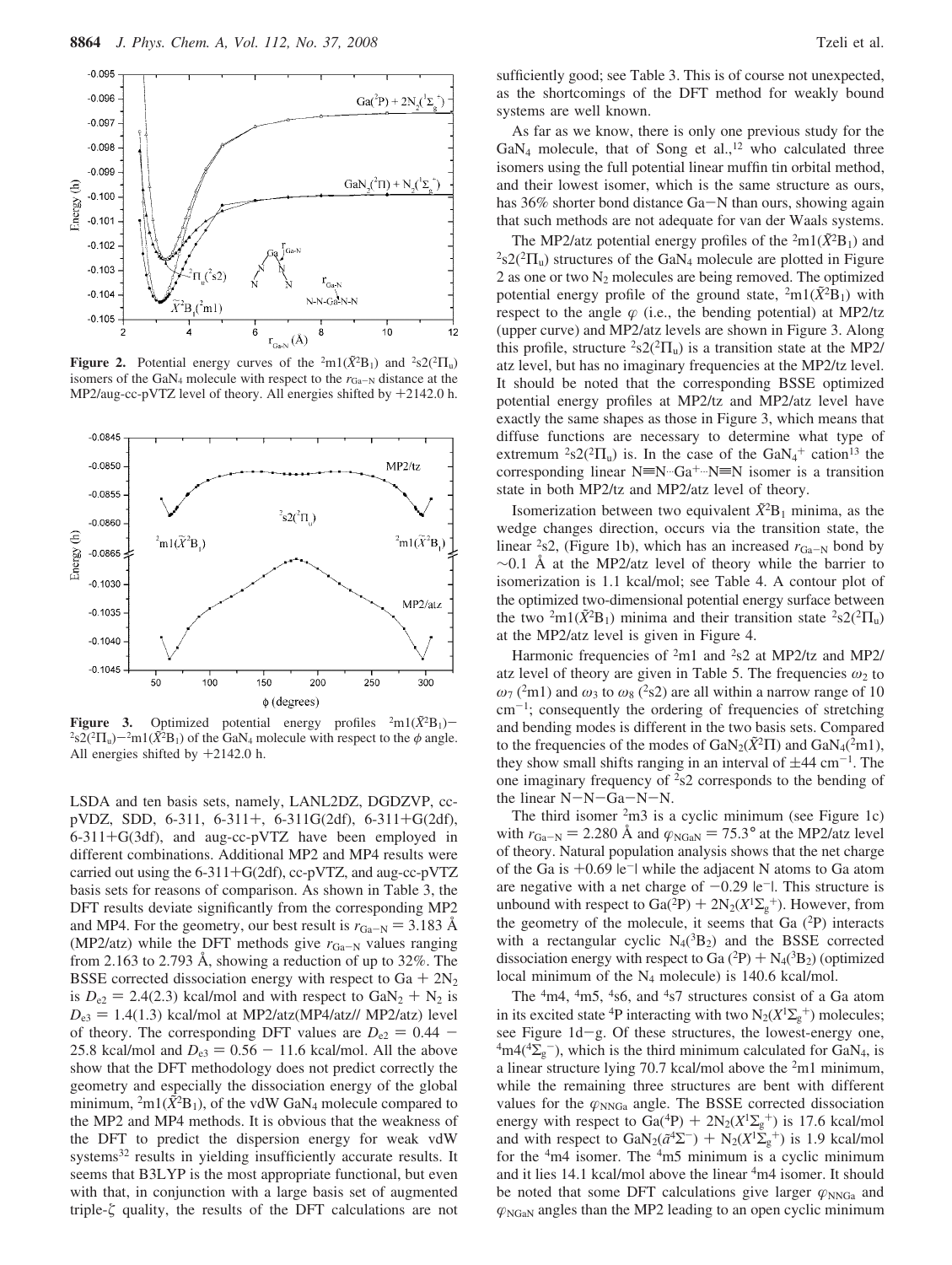

**Figure 4.** Potential energy surface of  ${}^{2}m1(\tilde{X}^{2}B_{1})-{}^{2}s2({}^{2}\Pi_{u})-{}^{2}m1(\tilde{X}^{2}B_{1})$  as a function of the Ga-N distance and the  $\varphi_{\text{NGaN}}$  angle represented by contour lines equally spaced by 0.0001 hartree contour lines equally spaced by 0.0001 hartree at the MP2/aug-cc-pVTZ level of theory. The contour lines were drawn based on the data calculated at the coordinates represented by the filled circles.



**Figure 5.** Potential energy curves of the  $^2$ m4( $^4\Sigma_g^-$ ),  $^4$ m5( $^4$ B<sub>1</sub>), and  $^4$ s6( $^4$ A<sub>2</sub>) states of the GaN<sub>4</sub> molecule with respect to the  $r_{Ga-N}$  distance at the MP2/ aug-cc-pVTZ level of theory. Inset: optimized potential energy profiles of the GaN<sub>4</sub> <sup>2</sup>m4(<sup>4</sup> $\Sigma_{\rm g}$ <sup>-</sup>) - <sup>4</sup>m5(<sup>4</sup>B<sub>1</sub>) and <sup>2</sup>m4(<sup>4</sup> $\Sigma_{\rm g}$ <sup>-</sup>) - <sup>4</sup>s6(<sup>4</sup>A<sub>2</sub>) with respect to the  $\phi$  angle. All energies shifted by +2141.0 b to the  $\phi$  angle. All energies shifted by  $+2141.0$  h.

(see Supporting Information). Comparing the lowest quartet and doublet states of GaN4, we observe that the quartet global minimum is linear, while the doublet global minimum is bent. Moreover, the dissociation energy of  $4m4$  is larger than that of 2m1, 17.6 versus 2.4 kcal/mol with respect to the adiabatic products  $Ga + 2N_2$ , respectively. It might be noted that in the case of the  $GaN_4$ <sup>+</sup> cation<sup>13</sup> the lowest minimum is a spin singlet and has bent structure as in the case of GaN4, while the lowest triplet minimum of  $GaN_4^+$ , which has the  $Ga^+$  cation excited, is also a bent structure with a BSSE dissociation energy of 43.5 kcal/mol with respect to  $Ga^{+}(^{3}P) + 2N_2$  while the linear structure is a transition state contrary to the linear quartet global minimum of GaN4. Finally, we should report that the spin contamination of UMP2 calculation of the quartet <sup>4</sup>m4 is very small, with  $\leq S2 \geq 3.751$  instead of 3.75.

The potential energy curves of  $4m4$ ,  $4m5$ , and  $4s6$  with respect to dissociation to the limit Ga(<sup>4</sup>P) +  $N_2(X^1\Sigma_g^+)$  are plotted in<br>Figure 5. The potential energy curve for <sup>4</sup>m5 shows the existence Figure 5. The potential energy curve for <sup>4</sup>m5 shows the existence of a barrier with respect to this motion. The barrier persists with different computational approaches and it would seem that it could be the result of an avoided crossing with an excited state, which however has ground-state  $N_2$ , since the  $N_2$  moiety appears to be in the same state throughout the potential energy curve.

The optimized potential energy profiles of  $4m5-4m4-4m5$ and of  $4s6-4m4-4s6$  with respect to the bending angle are depicted in the inset of Figure 5. The <sup>4</sup>m5 and <sup>4</sup>s6 isomers have to overcome a barrier of 5.9 and 6.7 kcal/mol, respectively, to reach the <sup>4</sup>m4 minimum. A two-dimensional picture is given by the contour plot of the potential energy surface (see Figure 6) showing one  $4m4$ , two  $4m5$ , and two  $4s6$  structures.

The frequencies of vibrational modes of  $4m4$  and  $4m5$  are given in Table 5. Comparing these values to those of  $\text{GaN}_2(\tilde{a}^4\Sigma^-)$  and N<sub>2</sub>, we observe the largest differences in the last two *ω* frequencies, corresponding to stretching of the two N=N. The  $\omega_9$  (<sup>4</sup>m4) presents a large blue shift of 1271 with respect to the free  $N_2$  similar to the 1016 cm<sup>-1</sup> shift in GaN<sub>2</sub>( $\tilde{a}^4\Sigma^-$ ), while  $\omega_{10}$  (<sup>4</sup>m4), which corresponds to "asymmetric stretch" (one N-N increasing and the other N-<sup>N</sup> decreasing), shows an even larger shift of 1397  $cm^{-1}$  with respect to the symmetric stretch of free  $N_2$ . These large blue shifts result from the fact that the  $N_2$  in  $GaN_4(^4m4)$  are rigid and cannot stretch freely. In  $4m5$ , the  $\omega_8$  and  $\omega_9$  values are blueshifted by 954 and 2846 cm<sup>-1</sup> compared to the  $\omega$  of the free  $N_2$  molecule, which is consistent with the fact that the  $4m5$ minimum is bent and the two  $N_2$  molecules are closer to each other.

In <sup>4</sup>m4, the natural population analysis shows only a small charge transfer, the Ga atom possessing a net charge of  $-0.05$ |e<sup>-</sup>|, the N atoms at the end have a positive charge of about  $+0.07$  each, while the N atom closer to Ga has gained  $-0.04$  le<sup>-</sup>l. In <sup>4</sup>m5, larger charge transfers are observed, the Ga atom is positively charged with a net charge of  $+0.63$   $\text{e}^{-1}$ , the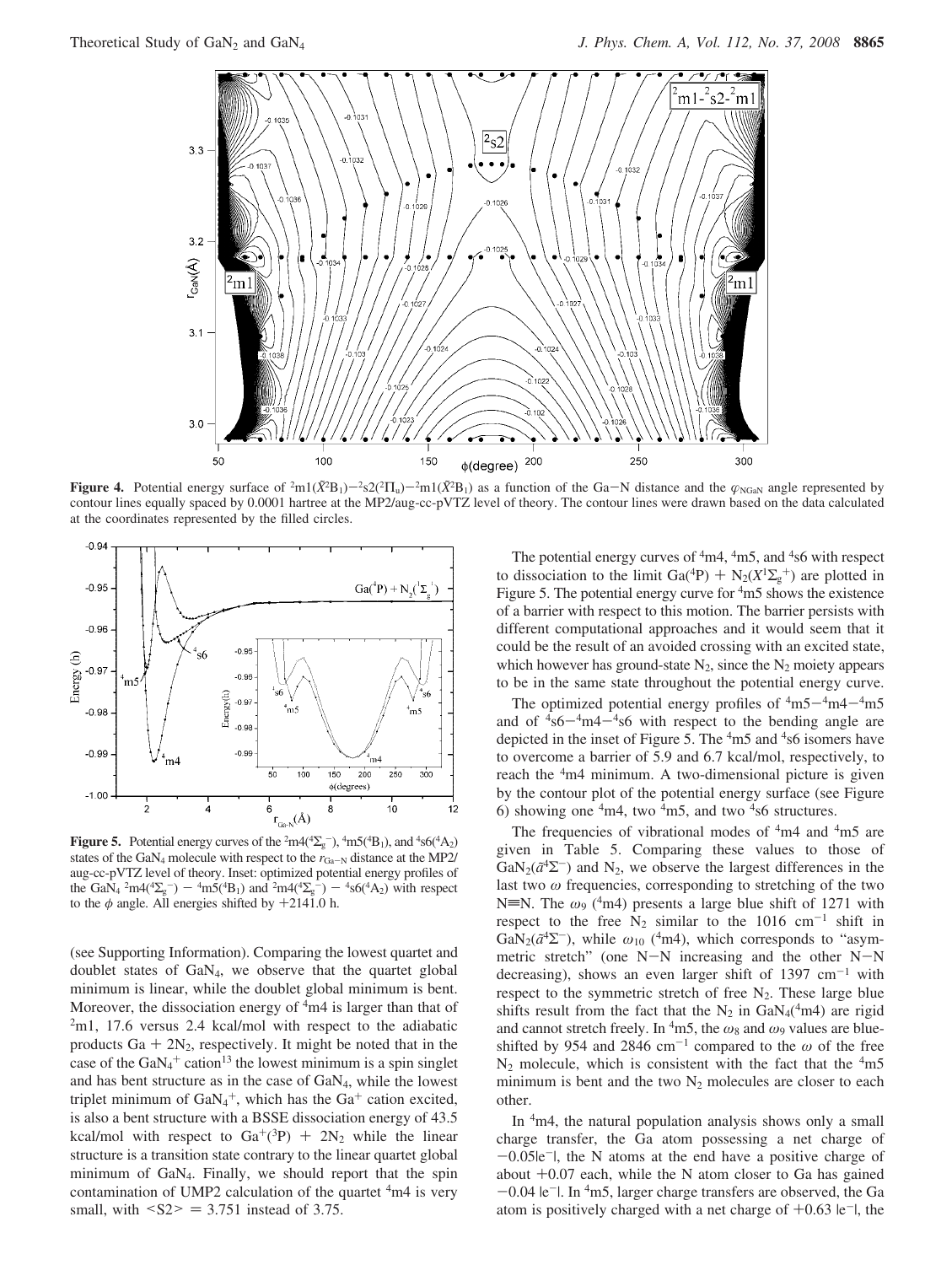

**Figure 6.** Potential energy surface of  ${}^{4}$ s6  $-{}^{4}$ m5 $-{}^{4}$ m5 $-{}^{4}$ s6 as a function of the Ga-N distance and the  $\varphi_{\text{NGaN}}$  angle represented by contour lines equally spaced by 0.002 hartree at the MP2/aug-cc-pVT lines equally spaced by 0.002 hartree at the MP2/aug-cc-pVTZ level of theory. The contour lines were drawn based on the data calculated at the coordinates represented by the filled circles.

N atoms at the end have about  $-0.02$  each, while the N atom closer to Ga has gained  $-0.29$   $|e^{-}|$ .

The <sup>4</sup>m11 isomer is a cyclic minimum with quartet spin symmetry, see Figure 1k, with  $r_{Ga-N} = 2.150$  Å and  $\varphi_{NGaN} =$ symmetry, see Figure 1k, with  $r_{Ga-N} = 2.150$  A and  $\varphi_{NGaN} = 71.3^{\circ}$  at the MP2/atz level of theory. Natural population analysis shows that the Ga atom is in its ground state,  $^{2}P$ , with a net charge of  $+0.71$   $|e^{-}|$  while the adjacent N atoms are negative with a net charge of  $-0.35$  |e<sup>-</sup>|. Thus, the Ga(<sup>2</sup>P) atom is connected to a trapezoid  ${}^{3}N_{4}({}^{3}B_{2})$  molecule. The BSSE corrected dissociation energy with respect to Ga( $^{2}P$ ) + optimized  $^{3}N_{4}$ ( $^{3}B_{2}$ ) is 41.0 kcal/mol.

The  ${}^{4}S({}^{4}B_{1u})$  is a saddle point of  $D_{2h}$  symmetry (see Figure 1h), and the imaginary frequencies correspond to movements of N<sub>2</sub> out of the plane of the molecule. It consists of Ga( $^{2}P$ ) + 2  $N_2(^3\Pi_g)$  with a BSSE diabatic binding energy of 232 kcal/ mol. The <sup>2</sup>s10 and <sup>4</sup>s14 isomers are T-shaped structures consisting of either a triangular  $GaN<sub>2</sub>$  and a  $N<sub>2</sub>$  connected with a bond to Ga, or a linear GaNN whose Ga interacts with the  $N_2$ triple bond; see Figure 1j,n. The  $2s10$  isomer has one frequency which corresponds to a movement in the plane of the  $N_2$  around the  $C_2$  axes and the  $4s14$  isomer has two imaginary frequencies which correspond the first one to a movement of the  $N_2$ molecules out of plane and the second one in the plane. Both isomers have an excited  $Ga(^{4}P)$  and a triplet excited  $N_2$  whose triple bond interacts with the Ga atom. The BSSE corrected dissociation energies of the isomers with respect to  $N_2(X^1\Sigma_g^+)$  $+ N_2(3\Sigma_u^+)+ G_2(4P)$  are 114(<sup>2</sup>s10) and 98(<sup>4</sup>s14) kcal/mol, while<br>they are unbound with respect to the ground-state products they are unbound with respect to the ground-state products  $Ga(^{2}P) + 2N_{2}(X^{1}\Sigma_{g}^{+}).$ <br>The  $^{2}e^{Q}$  and and

The  $2s9$ ,  $2s12$ , and  $4s17$  isomers are linear structures; see Figure 1, panels i, l, and q, respectively. All structures have the Ga atom in the ground state 2P. The BSSE corrected dissociation energy with respect to Ga(<sup>2</sup>P) + optimized N<sub>4</sub>(<sup>1</sup> $\Sigma$ ) is 54.8 kcal/mol for <sup>2</sup>s12 and with respect to  $Ga(^{2}P)$  + optimized N<sub>4</sub>( ${}^{3}\Sigma$ ) is 1.5 kcal/mol for <sup>4</sup>s17.

The  $2m13$  isomer consists of a cyclic N<sub>4</sub> molecule connected to the Ga(2P) atom. The BSSE corrected dissociation energy

with respect to Ga(<sup>2</sup>P) + optimized cyclic N<sub>4</sub>(<sup>3</sup>B<sub>2</sub>) is 67.9 kcal/ mol. The <sup>4</sup>s15 isomer has one imaginary frequency which corresponds to a movement of N4 out of plane. It consists of  $Ga(^{2}P)$  interacting with a triplet N<sub>4</sub> with a BSSE corrected dissociation energy of 44.9 kcal/mol. Finally, the <sup>4</sup>m16 minimum consists of  $Ga(^{4}P)$  connected with two N atoms and one N2(*X*<sup>1</sup>Σ<sup>g</sup> <sup>+</sup>), see Figure 1p. The BSSE corrected dissociation energy with respect to Ga(<sup>4</sup>P) + 2N(<sup>4</sup>S) + N<sub>2</sub>( $X^1\Sigma_g^+$ ) is 153.7<br>kcal/mol kcal/mol.

#### **V. Conclusions and Comments**

Employing perturbation theory (MP2, MP4/aug-cc-pVTZ) the gallium dinitride,  $GaN<sub>2</sub>$  and the gallium tetranitride molecules,  $GaN<sub>4</sub>$ , were systematically examined. Seven  $(GaN<sub>2</sub>)$  and thirtyseven (GaN4) electronic structures were determined. Their geometries, dissociation energies, and harmonic frequencies are reported, and potential energy profiles, potential energy surfaces, and the bonding mechanisms of some lowest states are given. Our findings can be summarized as follows.

1. The ground-state of  $\text{GaN}_2$  ( $\bar{X}^2\Pi$ ) is a linear van der Waals molecule N=N<sup>--</sup>Ga with  $r_{Ga-N} = 3.306$  Å and dissociation energy of 1.1 kcal/mol with respect to Ga(<sup>2</sup>P) + N<sub>2</sub>( $X^1\Sigma_g^+$ ) products.

2. The next minimum is the  $\tilde{a}^4\Sigma^-$  state (NNGa<sup>+</sup>,  $r_{\text{Ga-N}} =$ 2.002 Å) and the reaction energy of  $\text{GaN}_2(\tilde{a}^4\Sigma^-) \rightarrow \text{Ga}(^2P)$  +  $N_2(X^1\Sigma_g^+)$  is 14.5 kcal/mol.

3. The ground electronic state of  $GaN<sub>4</sub>$  is a triangular structure of  ${}^{2}B_{1}(C_{2v})$  symmetry with a  $D_{e}$  of 2.4 and 1.4 kcal/mol with respect to  $Ga(^{2}P)$  +  $2N_{2}(X^{1}\Sigma_{g}^{+})$  and to  $GaN_{2}(\tilde{X}^{2}\Pi)$  +  $N_{2}(X^{1}\Sigma_{g}^{+})$  respectively. The energy of isomerization between  $N_2(X^1\Sigma_g^+)$ , respectively. The energy of isomerization between two equivalent  $\tilde{X}^2B_1$  as the wedge changes direction via a linear state (N-N-Ga-N-N) is 1.1 kcal/mol.

4. The second  $(^{2}A_{1})$  minimum is a cyclic structure, lying 19.6 kcal/mol above the ground state.

5. The lowest quartet minimum of  $GaN<sub>4</sub>$  is a linear structure of  ${}^4\Sigma_g^-$  (*D*<sub>∞*h*</sub>) symmetry with a *D*<sub>e</sub> = 17.6 and 1.9 kcal/mol